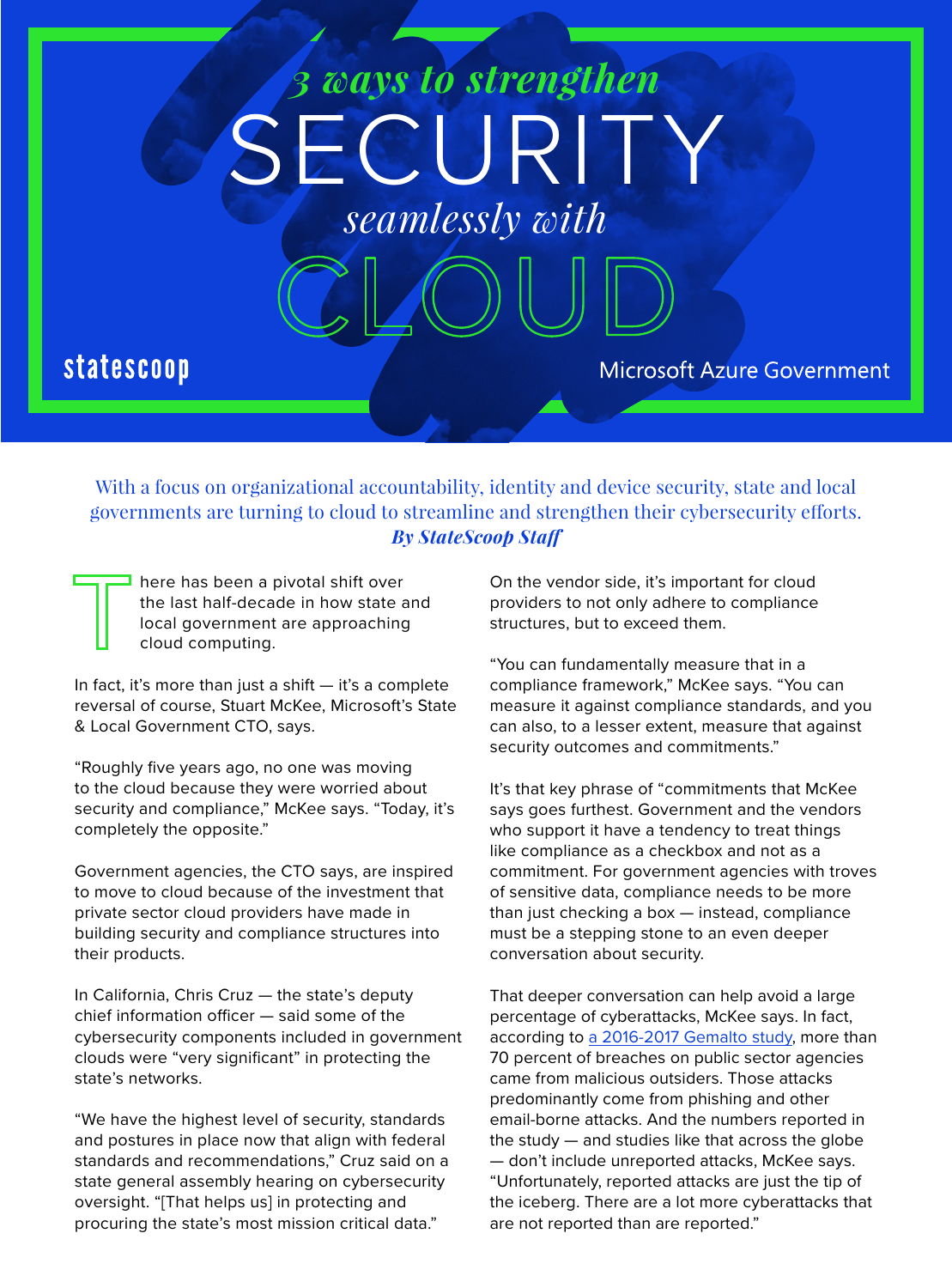Through a mix of organizational accountability, a focus on identity and an increased focus on the security of physical devices, McKee says, state and local government agencies can protect themselves from a large number of these attacks. The security and compliance wrapped within a cloud infrastructure make that even more seamless.

### *Organizational accountability*

In some cases, the very structure of how government makes decisions and spends money can be its own harbinger of difficulty when it comes to security.

According to a [2016 report from the National](https://www.nascio.org/Portals/0/Publications/Documents/2016/2016-Deloitte-NASCIO-Cybersecurity-Study.pdf)  [Association of State Chief Information Officers and](https://www.nascio.org/Portals/0/Publications/Documents/2016/2016-Deloitte-NASCIO-Cybersecurity-Study.pdf)  [Deloitte,](https://www.nascio.org/Portals/0/Publications/Documents/2016/2016-Deloitte-NASCIO-Cybersecurity-Study.pdf) cybersecurity is increasingly becoming a part of the fabric of government operations; however, 45 percent of survey respondents said a lack of documented processes make it hard for them to operate at full capacity.

"It's a real struggle," McKee says. "There are lots of complex questions an agency must stop and consider. For example, does leadership prepare for an attack? Do they have the ability to figuratively cut the wires if necessary during an attack? Do they have an organizational structure in place that can effectively respond and deal with it?"

If done properly, streamlining that structure isn't an expensive or difficult process to do, McKee says. Through a cloud provider that has builtin security and compliance included, state and local government agencies have access to the configurations to enable accountability across the organization.

"We're not talking about a huge outlay of capital," McKee says. "We're not talking about deviating major resources. Establishing this vital structure requires a small, but critical investment well within state and local government decision makers control."

In Texas, Todd Kimbriel, the state's chief information officer, says the state's long-term embrace of cloud has helped meet his team meet and exceed compliance goals, especially with a focus on regulated data.

"We've been leveraging cloud for quite a few years now, we had very early adoption and most of our agencies have adopted some measure of



cloud services," [Kimbriel says](http://statescoop.com/journey-to-the-cloud/todd-kimbriel/). "We've done due diligence on the govcloud environments for our selected providers and we're very happy with the security they've provided us."

The structure present in cloud has allowed Kimbriel and the team to make streamlined security and data management decisions and have the flexibility to move around sensitive data across multiple environments.

"[The] providers in the cloud space do have a strong sense of security," Kimbriel says.

#### *Identity*

"Identity is the new firewall," McKee says. "We still need to secure our facilities — large door locks still matter, but the key thing is the bad guys are not entering through the front door or the backdoor. They're not showing up physically at our locations. They're attacking us virtually."

State and local agencies need to start thinking about protecting data — and to do that, they need to consider identity. It starts with knowing who and what is on the network and how they are behaving. The analysis of these behavioral trends gives security leaders a window into what may look like normal behavior but could actually be a bad actor performing an abnormal function.